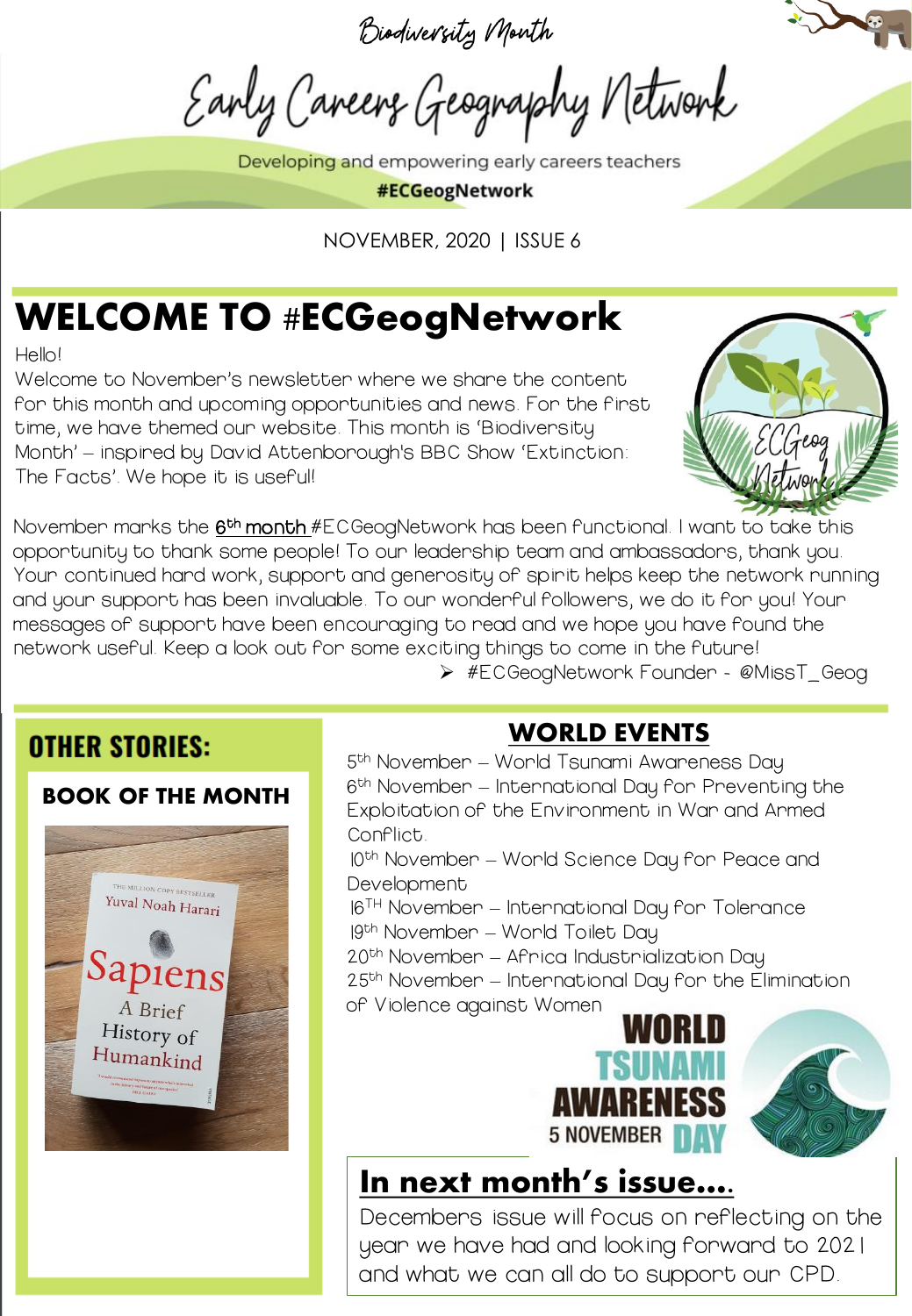## **BIODIVERSITY MONTH - ITS NOT ALL DISASTER**

This man builds a building out of timber and mushroom that captures twice its weight in CO2 as it grows!



Ikea is replacing styrofoam packaging with compostable mushroom foam



In 2019 Costa Rica ran on 98% renewable energy for its 5TH YEAR STRAIGHT!



Denmark agree to create 'world's first energy islands' to meet 2030 climate goals





Prince William launches Nobel-like Prize for the environment



**Forbes** 



**TIGERS IN INDIA** 

**Tiger population** 





SOURCE: STATUS OF TIGERS IN INDIA 2018

Vanuatu - the country that has banned plastics since 2019



Finally some good news!<br>Australia is healing







Down to Earth  $(2020)$ 



Our Planet (2019).